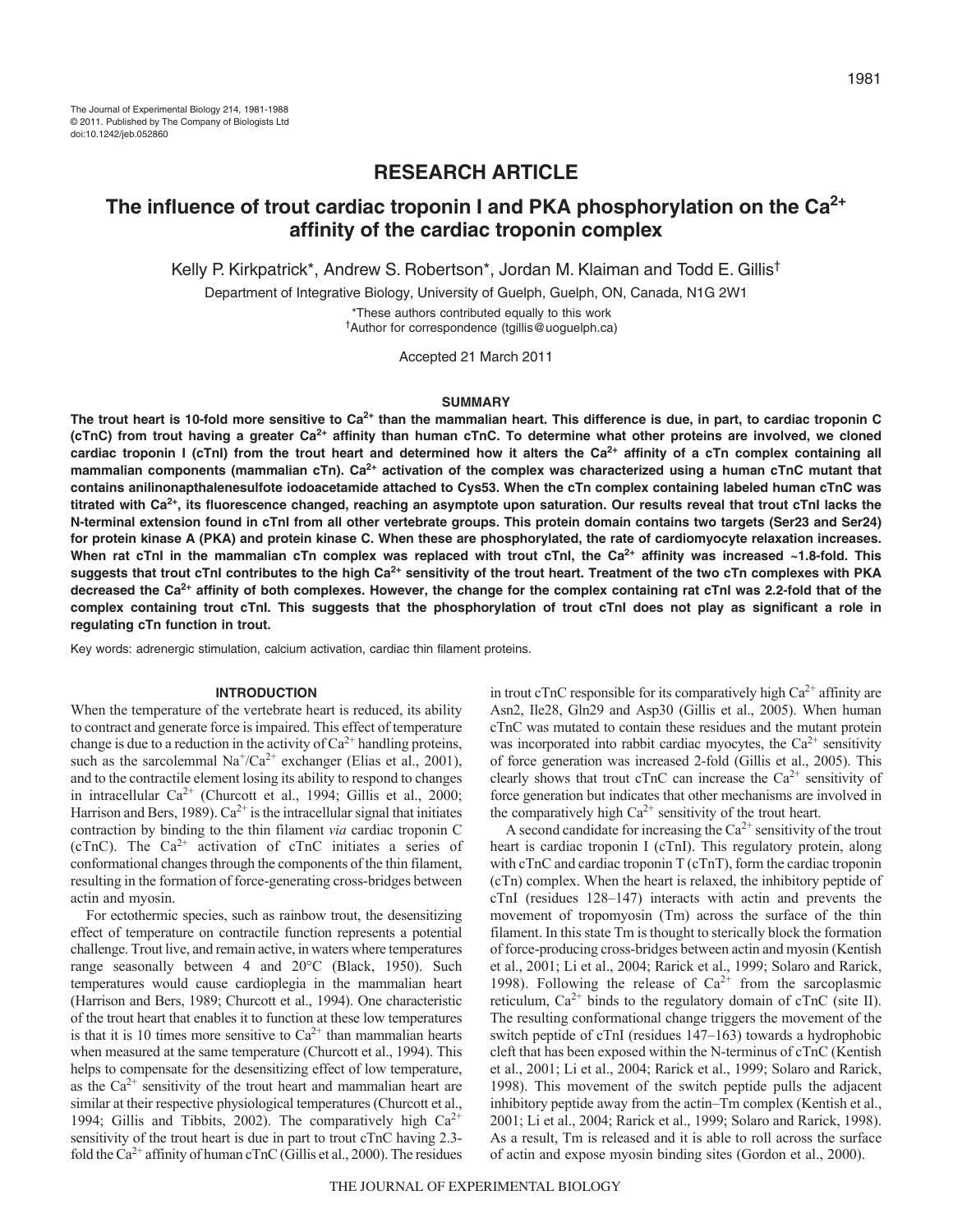## 1982 K. P. Kirkpatrick and others

In the mammalian heart, cTnI is a critical site for the regulation of thin filament function. It is targeted for phosphorylation by protein kinase A (PKA), protein kinase C (PKC) and protein kinase D (PKD) following adrenergic stimulation (Kobayashi and Solaro, 2005; Cuello et al., 2007; Haworth et al., 2004). One domain of cTnI found in mammalian species that is targeted for phosphorylation is the Nterminal extension (residues 1–32), which contains two phosphorylatable residues (Ser23 and Ser24). This region of cTnI interacts with the N-terminal domain of cTnC and the strength of the interaction increases during  $Ca^{2+}$  activation (Robertson et al., 1982). When Ser23 and Ser24 are phosphorylated, this interaction between cTnI and cTnC is thought to weaken, leading to a reduction in the  $Ca^{2+}$  affinity of the regulatory domain of cTnC (Chandra et al., 1997; Robertson et al., 1982; Solaro et al., 2008). This translates into a decrease in the  $Ca^{2+}$  sensitivity of force generation and increased rates of muscle relaxation (Kentish et al., 2001; Li et al., 2004; Matsuba et al., 2009; Rarick et al., 1999; Solaro and Rarick, 1998). The change in cTnC Ca<sup>2+</sup> affinity upon cTnI phosphorylation illustrates the fact that changes in the structural properties of cTnI can alter the ability of the cTn complex to be activated by  $Ca^{2+}$ .

The purpose of this study was to determine how trout cTnI influences the  $Ca^{2+}$  affinity of a troponin complex containing mammalian components (cTnC, cTnT, cTnI) and to characterize how PKA phosphorylation modulates this. To do this, we cloned cTnI from a trout heart cDNA library, expressed the protein and then complexed it with rat cTnT and the human cTnC mutant C35S, T53C, C84S human cTnC (T53C human cTnC) labeled with anilinonapthalenesulfote iodoacetamide (IAANS) at Cys53. IAANS is a fluorescent molecule and by titrating this complex with  $Ca^{2+}$ and measuring fluorescence we were able to monitor the change in cTnC conformation that occurs during  $Ca^{2+}$  activation. Using this technique we compared the  $Ca^{2+}$  affinity of the cTn complex containing trout cTnI with that of one containing rat cTnI. In addition, we characterized how the  $Ca^{2+}$  affinity of these two protein complexes is altered following PKA treatment.

## **MATERIALS AND METHODS Cloning of TnI from trout cardiac cDNA**

Nested PCR with degenerate primers was first utilized to clone an interior region of the cTnI cDNA and then RACE-PCR was used to clone the 5' and 3' ends of the gene. The degenerate primers were designed to target a region of high conservation identified using known cTnI sequences from the zebrafish (*Danio rerio*), and two species of puffer fish (*Takifugu rubripes* and *Tetraodon nigroviridis*). One forward (F) and two reverse primers (R1 and R2) were chosen. The primer sequences are as follows: cTnI-F: GAC RWR GTG GAT GAR GAG MGR TAY GA, cTnI-R1: CTT CTT CAC CKK CTT GAG GTK GG, cTnI-R2: CSA YRT TCT TRC GCC AGT CKS YCA C; where R, W, M, Y, K and S correspond to standardized coding used to indicate specific, multiple nucleotides in the same position within degenerate primers.

The first PCR reaction was performed using trout heart cDNA as the template with F and R2 as the primers. The second PCR reaction was performed using the product of the first PCR reaction with F and R1 as the primers. Following PCR, the DNA was inserted into the StrataClone<sup>TM</sup> PCR cloning vector pSC-A (Stratagene, Agilent Technologies Inc., La Jolla, CA, USA) for sequencing.

### **RACE-PCR**

RACE-PCR was completed using primers cTnI-F and cTnI-R2 and the SMARTTM RACE cDNA amplification kit (Clontech, Mountain View, CA, USA). Two different samples of RACE-ready cDNA were created from different hearts and used as separate templates for each reaction. The products of each RACE-PCR reaction were inserted into the StrataCloneTM PCR cloning vector and sequenced.

## **Generating full-length genes**

Primers were designed for the 5' and 3' ends of each gene based on the sequences obtained *via* RACE-PCR. PCR was performed with multiple samples of trout heart cDNA and the products were cloned into the sequencing plasmid. Sequencing results demonstrate that each PCR product was the same.

### **Subcloning of trout cTnI**

The full-length trout cTnI cDNA was inserted into a pET-24a(+) expression vector (Novagen, San Diego, CA, USA) by engineering *NdeI* and *EcoRI* restriction sites into the 5' and 3' ends of the gene, respectively. The sequence of the primers used was: cTnI-*Nde*I-F: C ATA TGC CAG AGC AAG TAC AAG AGA AGC G and cTnI-*Eco*RI-R: G AAT TCT ACT GAG GGG TGC CTT TGG C. The PCR product was subsequently digested with *Eco*RI and *Nde*I, then gel purified. The insert was ligated into linearized pET-24a(+) using T4 DNA ligase (New England Biolabs, Ipswich, MA, USA). The ligated plasmid was transfected into NovaBlue competent cells (Novagen). Liquid cultures were grown overnight and isolated plasmids were sent for sequencing to confirm the presence of the insert.

## **Confirmation of trout cTnI identity**

To confirm that the protein resulting from the cloned gene corresponds to that expressed in the trout heart, western blotting and mass spectrometry were used to characterize the cTnI present in trout cardiac myofilament proteins. Multiple lanes of trout myofilament proteins were separated using SDS-PAGE with recombinant rat cTnI used as the standard. We took care to ensure that equal amounts of protein were loaded per lane. The SDS-PAGE gel was transferred onto Hybond-P PVDF membranes using an ECL semi-dry transfer unit (GE Healthcare, Piscataway, NJ, USA). The primary antibody was a goat polyclonal raised against the C-terminus of human cTnI (sc-8118, Santa Cruz Biotechnology Inc., Santa Cruz, CA, USA). This antibody also binds fast skeletal (fsTnI) and slow skeletal TnI (ssTnI) from a number of vertebrate species (T.E.G., unpublished) (Santa Cruz Biotechnology product literature). The secondary antibody was a rabbit anti-goat IgG conjugated to horseradish peroxidase (AP106P; Millipore, Etobicoke, ON, Canada). The western blot identified rat cTnI on the membrane as well as a single protein band in the trout heart sample that was of lower mass (Fig. 1).

## **Mass spectometry analysis of trout cTnI**

A sample of the trout myofilament proteins used in western blotting was separated using SDS-PAGE and then transferred onto Hybond-P PVDF membranes. The membrane was stained with Coomassie R250 and the single band, from multiple lanes, corresponding to that identified using western blotting was excised and prepared for trypsin digestion and mass spectroscopy analysis at the Advanced Analysis Center at the University of Guelph. (Note that there was only a single band on the protein gel in the region of the band that was bound by the western antibody; see Fig.1.) Briefly, the excised gel bands were destained until colorless, and dried using a SpeedVac. Following reduction with dithiothreitol (DTT) and alkylation with iodoacetamide, the protein was digested with 10ng of sequencing grade trypsin (Calbiochem, La Jolla, CA, USA) in 25 mmol<sup>1-1</sup>  $NH<sub>4</sub>HCO<sub>3</sub>(pH7.6)$  at 37°C overnight. The proteolytic peptides were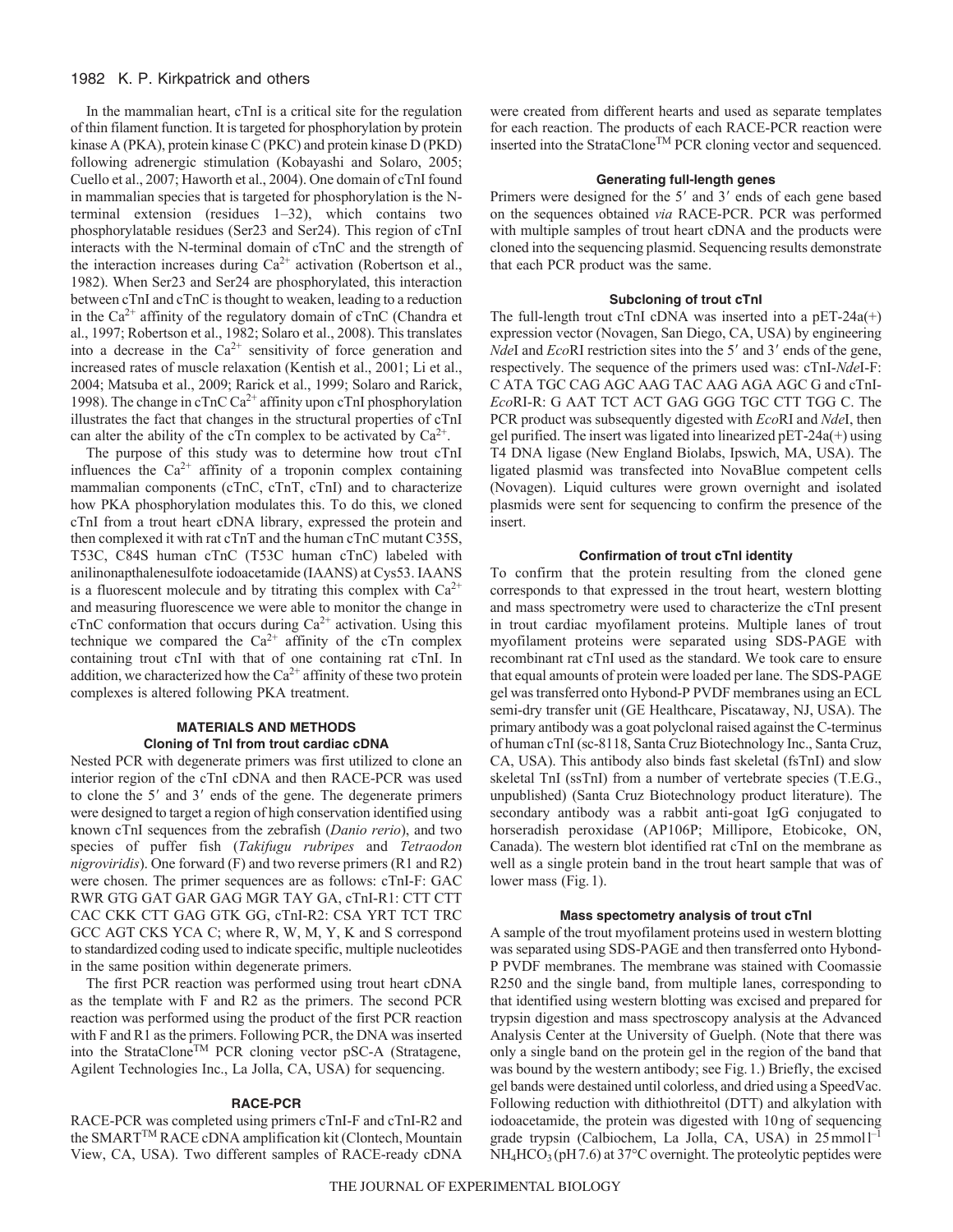

Fig. 1. Identification of native trout cTnI (ScTnI, where S refers to the fact that trout are salmonids) using a human cTnI antibody for western blotting. The first lane is an image from an SDS gel stained with Coomassie R250 on which trout myofilament proteins were separated. The second and third lanes are from a western blot (W) using a goat polyclonal antibody raised against human cTnI (sc-8118). Lane two corresponds to a sample of the trout myofilament proteins used in lane 1. Lane three corresponds to a sample of recombinant rat cTnI (RcTnI).

extracted, and cleaned up by a C18 Ziptip (Millipore). MALDI data were acquired using an Applied Biosystems/MDS Sciex QStar XL quadrupole time-of-flight (QqTOF) mass spectrometer under a nitrogen laser (337nm), and 2,5-dihydroxybenzoic acid was used as the matrix. The peptide fingerprinting masses (*m*/*z*) on the MS spectrum were compared with the theoretical values generated *in silico* by MS-Digest, a ProteinProspector program developed at the UCSF Mass Spectrometry Facility (http://prospector.ucsf.edu/). Using this method the peptide fingerprint generated from the protein band was compared with those for proteins within the National Center for Biotechnology Information (NCBI) protein database, including trout cTnI.

## **Expression of troponin components**

The cDNA for rat cTnI and rat cTnT were provided by Dr M. Regnier (University of Washington) while the cDNA for T53C human cTnC was provided by Dr J. P. Davis (University of Ohio). All proteins were expressed using BL21 Gold (DE3) competent *E. coli* cells (Agilent Technologies Inc.) with expression being initiated with IPTG (0.4 mmol  $l^{-1}$ ). Each protein was purified using an AKTA FPLC (GE Healthcare) and standard procedures. T53C human cTnC was purified as detailed previously (Gillis et al., 2007), rat cTnT was purified as in Chandra et al. (Chandra et al., 2006), while rat cTnI and trout cTnI were purified as in Guo et al. (Guo et al., 1994). One modification to optimize the purification of trout cTnI was that all buffers used on the CM cation exchange column had a pH of 7.0 instead of 8.0. Following purification, the identity of each protein was confirmed using peptide sequence analysis as described above. All proteins were lyophilized and then stored at –20°C.

## **IAANS labeling of T53C human cTnC**

Purified T53C human cTnC was labeled as in Davis et al. (Davis et al., 2007). In brief, T53C human cTnC was dialyzed into (in mmoll –1): 50 Tris, 6000 urea, 90 KCl, 1 EGTA, pH7.5. Protein concentration was determined using a Bradford assay and then 5 fold molar excess of IAANS was added to the solution. The reaction was allowed to occur for 8h in the dark, and then stopped with

2 mmol<sup>1-1</sup> DTT. IAANS-labeled T53C human cTnC (human  $cTnC<sup>IAANS</sup>$ ) was then dialyzed against (in mmoll<sup>-1</sup>): 10 MOPS (pH7.0), 4600 urea, 1 DTT, with 0.01% NaN3. IAANS concentration was calculated from its absorbance at 325nm using its extinction coefficient of  $24,9001 \text{mol}^{-1} \text{cm}^{-1}$ . The efficiency of binding was calculated by dividing the concentration of human cTnC<sup>IAANS</sup> by the IAANS concentration (binding efficiency was 92%).

## **Tn complex formation**

Tn complexes were prepared following Davis et al. (Davis et al., 2007). Tn subunits were dialyzed separately into (in mmol $1^{-1}$ ): 10 MOPS (pH7.0), 4600 urea, 1 DTT, with 0.01% NaN<sub>3</sub>. Bradford assays were utilized and the subunits were mixed for 20min at a molar ratio of 1.5:1:1.5 (TnI:TnC:TnT). The control group contained rat cTnI/human cTnC<sup>IAANS</sup>/rat cTnT (mammalian cTn<sup>IAANS</sup>) and the experimental group contained trout cTnI/human cTnC<sup>IAANS</sup>/rat cTnT (trout cTnI-cTnIAANS). The sequence of rat cTnC varies from that of human cTnC by 1 residue out of 161. This difference is a methionine instead of an isoleucine at residue 119. This is a conservative substitution that should not alter the function of the protein. Therefore, the proteins in the mammalian cTn complex would be interacting with each other within a 'rat' conformation. The complexes were dialyzed against a series of buffers containing (in mmol $1^{-1}$ ): 10 MOPS (pH7.0), 0.5 DTT, 3 MgCl<sub>2</sub>, with 0.01% NaN<sub>3</sub>. The first buffer contained  $2 \text{mol}^{-1}$  urea and  $1 \text{mol}^{-1}$  KCl; the second contained  $1 \text{ mol } l^{-1}$  KCl; and the third contained 0.15 mol  $l^{-1}$  KCl (repeated three times). The complexes were then dialyzed against a titration buffer containing (in mmol1<sup>-1</sup>): 200 MOPS (pH7.0), 150 KCl, 3 MgCl<sub>2</sub>, 1 DTT, 2 EGTA, with 0.02% Tween-20.

## **PKA phosphorylation**

The PKA treatment was completed when the proteins were in a complex so that they would be in a 'physiological' conformation interacting with cTnC and cTnT. This was done to ensure that only targets that are phosphorylated *in vitro* would be targeted in this experiment. Samples of trout cTnI-cTn<sup>IAANS</sup> and mammalian  $cTn^{IANSS}$  were each diluted to  $0.35$  mgml<sup>-1</sup> by the addition of titration buffer. PMSF and Na<sub>2</sub>ATP were then added to final concentrations of 0.25 and  $10$  mmol<sup>1-1</sup>, respectively. The catalytic subunit of PKA (20 units) was added to 1ml volumes of each protein complex. The mixtures were incubated for 1h at 25°C and then dialyzed against titration buffer. The control groups were treated in the same way but without the addition of PKA or Na2ATP.  $\frac{1}{2}$  Phosphorylated trout cTnI-cTn<sup>IAANS</sup> and mammalian cTn<sup>IAANS</sup> will be designated as trout cTnI-cTn<sup>IAANS\*P</sup> and mammalian cTn<sup>IAANS\*P</sup>.

### **Analysis of phosphoproteins**

The protein complexes were separated using SDS-PAGE and the gels were stained using Pro-Q Diamond phosphoprotein stain following the manufacturer's instructions (Molecular Probes, Eugene, OR, USA). Stained gels were imaged using a Typhoon 9410 scanner (GE Healthcare) with an excitation wavelength of 532nm and an emission filter of 560nm. Following imagining of Pro-Q-stained gels, gels were stained for total protein using Coomassie R250.

## **Ca2+ titrations**

The  $Ca^{2+}$  affinity of each Tn complex was measured as in Davis et al. (Davis et al., 2007) using a spectrofluorometer (model LS 55; Perkin Elmer, Waltham, MA, USA). In brief, 2ml volumes of  $0.15 \mu$ moll<sup>-1</sup> Tn were titrated with 1 $\mu$ l volumes of CaCl<sub>2</sub> stock solutions. Quartz cuvettes were used for the titrations, temperature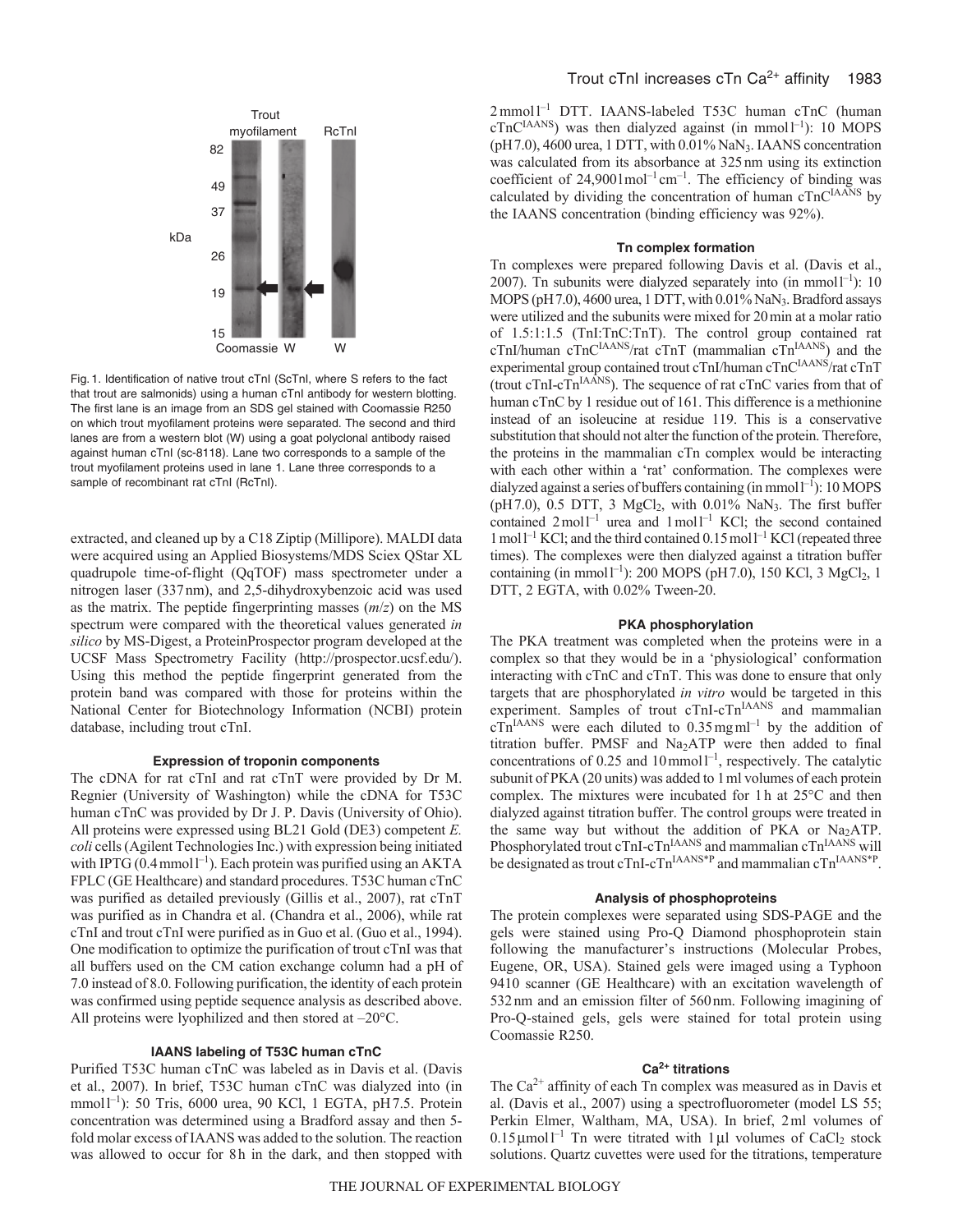## 1984 K. P. Kirkpatrick and others

was maintained at 15°C and a stir bar provided constant mixing. The excitation wavelength was 330 nm and fluorescence was monitored at 450 nm. Following each addition of CaCl<sub>2</sub>, the sample was mixed for 1min and a reading was then taken. As in the Davis et al. study (Davis et al., 2007), as  $Ca^{2+}$  bound to Tn, the resulting conformational change caused the intensity of IAANS fluorescence to decrease. The free  $Ca^{2+}$  concentrations were determined as described previously (Gillis et al., 2000) using MaxChelator (Bers et al., 1994). The free  $Ca^{2+}$  concentrations were plotted against the percentage maximal fluorescence (relative fluorescence) of IAANS. Curves were fitted to the Hill equation:

$$
Y = F_{\text{max}}[x^{nH} / (K_{F1/2}{}^{nH} + x^{nH})],
$$
 (1)

using Sigma Plot 9.0. (Systat Software, Richmond, CA, USA), where *Y* is the relative fluorescence,  $F_{\text{max}}$  is the maximum Ca<sup>2+</sup>-dependent fluorescence equal to 1, *x* is the free  $[Ca^{2+}]$  (moll<sup>-1</sup>),  $n<sub>H</sub>$  is the Hill coefficient and  $K_{F1/2}$  is the Ca<sup>2+</sup> concentration at half-maximum  $Ca^{2+}$ -dependent fluorescence.  $K_{F1/2}$  was converted to pCa  $(-\log[\overline{Ca}^{2+}])$  and used as a measure of  $Ca^{2+}$  affinity.

#### **Data and statistical analysis**

Differences between the  $K_{F1/2}$  values and Hill coefficients  $(n_H)$ generated by fitting each titration curve with the Hill equation were analyzed using two-way ANOVA followed by Bonferonni *post hoc* tests ( $P<0.05$ ). Data are represented as means  $\pm$  s.e.

#### **RESULTS**

### **Sequencing results of trout cTnI**

The cDNA for trout cTnI is 570 nucleotides (GenBank accession number HM012798). The protein encoded by this gene is 189 amino acids, which is 21 residues shorter than human cTnI. Interestingly, trout cTnI lacks the cardiac-specific N-terminal extension that contains the PKA/PKC/PKD phosphorylation targets (serine residues) at positions 23 and 24 (Fig.2). All other cTnIs cloned from fish species also lack this extension (Shaffer and Gillis, 2010). Trout cTnI does, however, contain Ser residues at positions 14 and 16. The corresponding residues in human cTnI are the PKC targets Ser42 and Ser44 (Fig.2). In addition, there is also a Ser at residue 115 in trout cTnI that corresponds to the PKC target Thr143 in human cTnI (Fig.2). At the amino acid level trout cTnI displays 59% identity to the human cTnI paralog while it is 78% identical to human ssTnI.

|                                    | PKA/PKC/PKD<br>PKC<br>N-terminal peptide                                                                                                                                                                                                             |                          |
|------------------------------------|------------------------------------------------------------------------------------------------------------------------------------------------------------------------------------------------------------------------------------------------------|--------------------------|
| HcTnI<br>ScTnI<br>HssTnI<br>HfsTnI | MADGSSDAAREPRPAPAPIRRRSSNYRAYATEPHAKKKSKISASRKLOLKTLLLO :                                                                                                                                                                                            | 55<br>27<br>24<br>24     |
| HcTnI<br>ScTnI<br>HssTnI           | IAKQELEREAEERRGEKGRALSTRCQPLELAGLGFAELQDLCRQLHARVDKVDEE :<br>: $KE.I.Q.IVDREE.F.E.Y.AE.APT.QTG.MS.  .EEK. .V$ :<br>: $K. ECW. O.H. EA. . V. Y. AE. IPT. OTR. . SLSA. E. K.EV. :$<br>HfsTnI : ATK.ESR.EAONY.AEH.PHIP.-SMS.V.EKKI.AAE :<br><b>PKC</b>  | 110<br>82<br>79<br>78    |
| HcTnI<br>ScTnI<br>HssTnI :         | : RYDIEAKVTKNITEIADLTOKIFDLRGKFKRPTLRRVRISADAMMOALLGARAKE :<br>$\dots\dots\dots$ MH.TR. $K$ . $N1.VL$ . $SV$ ILRS. $.SKH.V$ :<br>$\ldots$ CLH.TR. $\ldots$ KL.VM. $\ldots$ P. $\ldots$ .VLRSKH.V<br>$HfsTnI : K.M.VR.O.TSK.LE.MN.L. M. LK. SKH.V. :$ | 165<br>137<br>134<br>133 |
|                                    | Uslam . CLDLDAULKOUVERSEREN BEVORDINIERTS<br>$\sim$ 010                                                                                                                                                                                              |                          |

|  |  | HCTNI : SLDLKAHLKOVKKEDTEKEN--KEVGDWKKNIDALSGMEGKKKKFES------- : ZIU |  |
|--|--|----------------------------------------------------------------------|--|
|  |  |                                                                      |  |
|  |  | $H\text{ssTnI}:$ $.MNSRP-VVE.MM.DAAKSPTSO: 187$                      |  |
|  |  | $HfsTnI : CMNRDL.DEEKMES-----: 182$                                  |  |

### **Mass spectometry analysis of native trout cTnI**

The single TnI band in the trout cardiac myofilament protein sample was identified as trout cTnI with a display score of 88% with 72% coverage. This was the best score obtained for any protein within the NCBI protein database. The identified peptides obtained from this analysis are mapped onto the protein sequence of trout cTnI in Fig.2. This analysis clearly indicates that the TnI gene we cloned from trout heart cDNA corresponds to the TnI protein expressed in the heart.

#### **PKA phosphorylation of trout cTnI-cTn and mammalian cTn**

The treatment of trout cTnI-cTn and mammalian cTn with PKA resulted in the phosphorylation of trout cTnI and rat cTnI. Fig.3 is a composite image establishing the phosphorylation state of rat cTnI and trout cTnI following PKA treatment. The lanes in Fig.3A show recombinant rat cTnI and trout cTnI stained with Coomassie R250, demonstrating the difference in protein mass. The western blot in Fig.3B identifies recombinant rat cTnI and trout cTnI using the human cTnI antibody sc-8118. Fig.3C is a comparison image of control and phosphorylated rat cTnI and trout cTnI stained with Pro-Q Diamond stain and Coomassie R250. The levels of these images have not been modified. From Fig.3C it is evident that there is no Pro-Q signal from either of the non-phosphorylated bands while there is a clear signal from the phosphorylated bands. From this it is evident that the phosphorylation of mammalian cTn and trout cTnI-cTn increases the strength of each TnI band on the Pro-Q stained gel. The Coomassie-stained bands indicate that there was equal loading of protein between the control and PKA-treated samples. As expected, there was no evidence that either cTnC or cTnT was phosphorylated by PKA treatment (data not shown). To determine whether there were differences in the levels to which trout cTnI and rat cTnI were phosphorylated by PKA, we utilized ImageJ (National Institutes of Health, Bethesda, MD, USA) to analyze the density of the TnI bands on the protein gels stained with Pro-Q and Coomassie R250. To correct for differences in the amount of protein in each band, we standardized the density of each band stained with Pro-Q to the density of the same band stained with Coomassie. This analysis demonstrated that the Pro-Q-stained bands of phosphorylated rat cTnI had a higher density than the Pro-Q-stained bands of phosphorylated trout cTnI. For rat cTnI the standardized density was 1.03±0.02 and that for trout cTnI was 0.85±0.07. This

> Fig. 2. Amino acid sequence of trout cTnI (ScTnI) derived from the cloning and sequencing of ScTnI cDNA. Amino acid sequence comparison of ScTnI with human (H) cTnI (HcTnI); human fast skeletal TnI (HfsTnI) and human slow skeletal TnI (HssTnI). Important features of cTnI are indicated on the figure including the position of protein kinase A (PKA), protein kinase C (PKC) and protein kinase D (PKD) phosphorylation sites as well as the cardiac-specific N-terminal peptide. The results of QqTOF mass spectroscopy sequence analysis of trypsin-digested native ScTnI are mapped onto the ScTnI sequence. The boxes indicate peptides that matched between the sample and the sequence. A confidence level of 88% with 72% coverage was obtained, indicating that the sequence obtained via RACE-PCR corresponds with that of the native sample.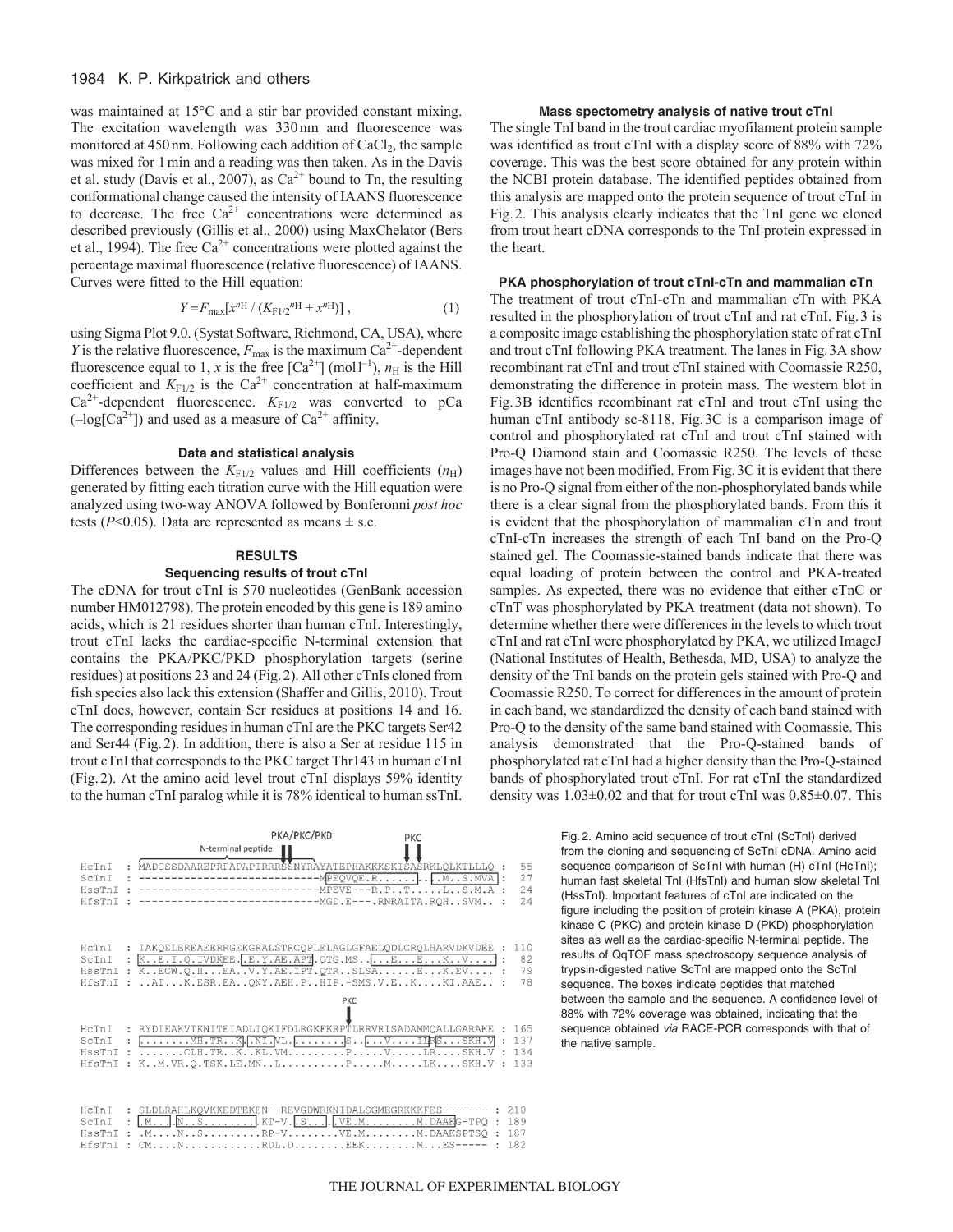



Fig. 3. Characterization of the effect of PKA treatment on the phosphorylation state of rat cTnI (RcTnI) and trout cTnI (ScTnI). (A) SDS gel containing recombinant RcTnI and ScTnI stained with Coomassie R250. (B) Western blot of recombinant RcTnI and ScTnI. (C) Bands of control and PKA-phosphorylated RcTnI (RcTnI\*P) and ScTnI (ScTnI\*P) from the same SDS gel stained with Pro-Q Diamond stain (phosphoprotein) and then Coomassie R250 (total protein). For all protein gels, we took care to ensure equal amounts of protein were loaded in each lane.

indicates that the level of phosphorylation of the trout cTnI sample was ~82.5% that of the rat cTnI sample. As the same concentrations of the trout cTnI-cTn and mammalian cTn complexes were treated with the same number of units of PKA, this difference indicates that more phosphate groups were incorporated into rat cTnI than into trout cTnI. This can be interpreted as there being more phosphorylatable targets in rat cTnI than in trout cTnI. This result reflects the fact that trout cTnI does not contain the N-terminal extension but that it does contain other putative PKA targets.

## **Ca2+ titrations**

The  $Ca<sup>2+</sup>$  titration of each Tn complex produced sigmoidal curves that reached an asymptote upon saturation (Fig.4). The data were fitted well by the Hill equation with a goodness of fit for all curves being greater than 0.89 (Table 1). The titration curve for trout cTnI $cTn^{I\overline{A\overline{A}NS}}$  is positioned to the left of that for mammalian  $cTn^{I\overline{A}ANS}$ (Fig. 4). The  $K_{F1/2}$  for trout cTnI-cTn<sup>IAANS</sup> was significantly less than that of mammalian  $cTn^{IAMS}$  (1.46±0.01 *vs* 2.62±0.35 $\mu$ moll<sup>-1</sup>) (Table 1). This difference indicates that the  $Ca^{2+}$  affinity of trout cTnI-cTn<sup>IAANS</sup> is 1.80-fold that of mammalian cTn<sup>IAANS</sup>. Phosphorylation of the trout cTnI-cTn<sup>IAANS</sup> and mammalian  $cTn^{I\hat{A}ANS}$  caused the titration curves to shift to the right (Fig. 5), indicating that the  $Ca^{2+}$  affinity of the complexes was reduced by this treatment. The  $K_{F1/2}$  of trout cTnI-cTn<sup>IAANS\*P</sup> shifted  $2.06 \mu$ mol l<sup>-1</sup> while that for mammalian cTn<sup>IAANS\*P</sup> shifted



Fig. 4. Comparison of the Ca<sup>2+</sup> titration curves of trout cTnI-cTn<sup>IAANS</sup> (ScTnI-cTn<sup>IAANS</sup>; N=8) and mammalian cTn<sup>IAANS</sup> (McTn<sup>IAANS</sup>; N=6). Data are normalized with respect to the maximal fluorescence of each Ca<sup>2+</sup> titration and are presented as means  $\pm$  s.e. The curves generated by fitting the data with the Hill equation have been added for comparison with the data points. Comparison of the Ca<sup>2+</sup> concentration at half-maximal fluorescence,  $K_{F1/2}$ , of the two curves indicates that the Ca<sup>2+</sup> affinity of the cTn complex containing trout cTnI (ScTnI-cTnI<sup>IAANS</sup>) is 1.8-fold more sensitive to Ca<sup>2+</sup> than that containing rat cTnI (McTn<sup>IAANS</sup>) ( $P$ <0.05).

 $4.51 \mu$ mol<sup>1-1</sup>. This clearly shows that the presence of trout cTnI reduces the influence of PKA treatment on the  $Ca^{2+}$  affinity of the Tn complex. The Hill coefficients calculated for the titration curves of trout cTnI-cTn<sup>IAANS</sup> and mammalian cTn<sup>IAANS</sup> were less than 1 (Table1) and there was no effect of PKA phosphorylation on these values.

The use of IAANS-labeled T53C human cTnC to study the  $Ca^{2+}$ activation of the cTn complex is a technique that was established by Davis et al. (Davis et al., 2007). These authors demonstrated that the conservative mutations (C35S, T53C, C84S) required to allow the labeling of Cys53 with IAANS and the subsequent attachment of IAANS to Cys53 did not significantly alter the functional characteristics of the Tn complex (Davis et al., 2007). The shift in IAANS fluorescence is caused by the change in the conformation of cTnC that occurs upon  $Ca^{2+}$  binding. The residue to which IAANS is attached (Cys53) is located within the BC subdomain of cTnC, which moves away from the NAD subdomain as the regulatory domain (N-terminus) of cTnC binds  $Ca^{2+}$  and interacts with cTnI (Davis et al., 2007). In the current model of the  $Ca^{2+}$  activation of cTnC, and subsequent interaction with cTnI, the BC domain does not interact with cTnI during  $Ca^{2+}$  activation (Takeda et al., 2003). Therefore, the change in fluorescence that was monitored reports on the change in conformation of cTnC and not on the interaction between c $TnC$  and c $TnI$ . In addition, the  $K_d$  of the labeled c $Tn$ complex  $(0.65 \mu \text{mol})^{-1}$  measured by these authors is within the

Table 1. K<sub>F1/2</sub> values and Hill coefficients of ScTnI-cTn<sup>IAANS</sup>, ScTnI-cTn<sup>IAANS\*P</sup>, McTn<sup>IAANS\*P</sup> (McTn<sup>IAANS\*P</sup>) at 15°C, pH7.0

|                                          | ScTnI-cTn <sup>IAANS</sup> (N=8) | ScTnI-cTn <sup>IAANS*P</sup> (N=8) | $McTnIAANS (N=6)$            | McTn <sup>IAANS*P</sup> (N=6)  |  |
|------------------------------------------|----------------------------------|------------------------------------|------------------------------|--------------------------------|--|
| $K_{F1/2}$ (µmol $\Gamma$ <sup>1</sup> ) | 1.46±0.01 <sup>a</sup>           | $3.52 \pm 0.32^p$                  | $2.62 \pm 0.35$ <sup>c</sup> | $7.13 \pm 0.91$ <sup>d</sup>   |  |
| Hill coefficient                         | $0.88 \pm 0.06^{a,b}$            | $0.88 \pm 0.02^a$                  | $0.77 \pm 0.04^{\circ}$      | $0.91 \pm 0.04$ <sup>a,c</sup> |  |
| $B^2$                                    | $0.94 \pm 0.02$                  | $0.97+0.01$                        | $0.89 + 0.03$                | $0.97+0.01$                    |  |

ScTnI-cTn<sup>IAANS</sup> is trout cTnI/human cTnC<sup>IAANS</sup>/rat cTnT; McTn<sup>IAANS</sup> is rat cTnI/human cTnC<sup>IAANS</sup>/rat cTnT; here, cTn is cardiac troponin and S is used to delineate trout cTnI as trout are salmonids. Phosphorylated complexes are indicated by the superscript \*P.

Data are presented as means  $\pm$  s.e.  $K_{F1/2}$  is the Ca<sup>2+</sup> concentration at half-maximum Ca<sup>2+</sup>-dependent fluorescence. Values with the same superscript letters are not significantly different from each other (P<0.05).  $R^2$  values, used as a goodness of fit, were generated when each titration curve was fitted with the Hill equation.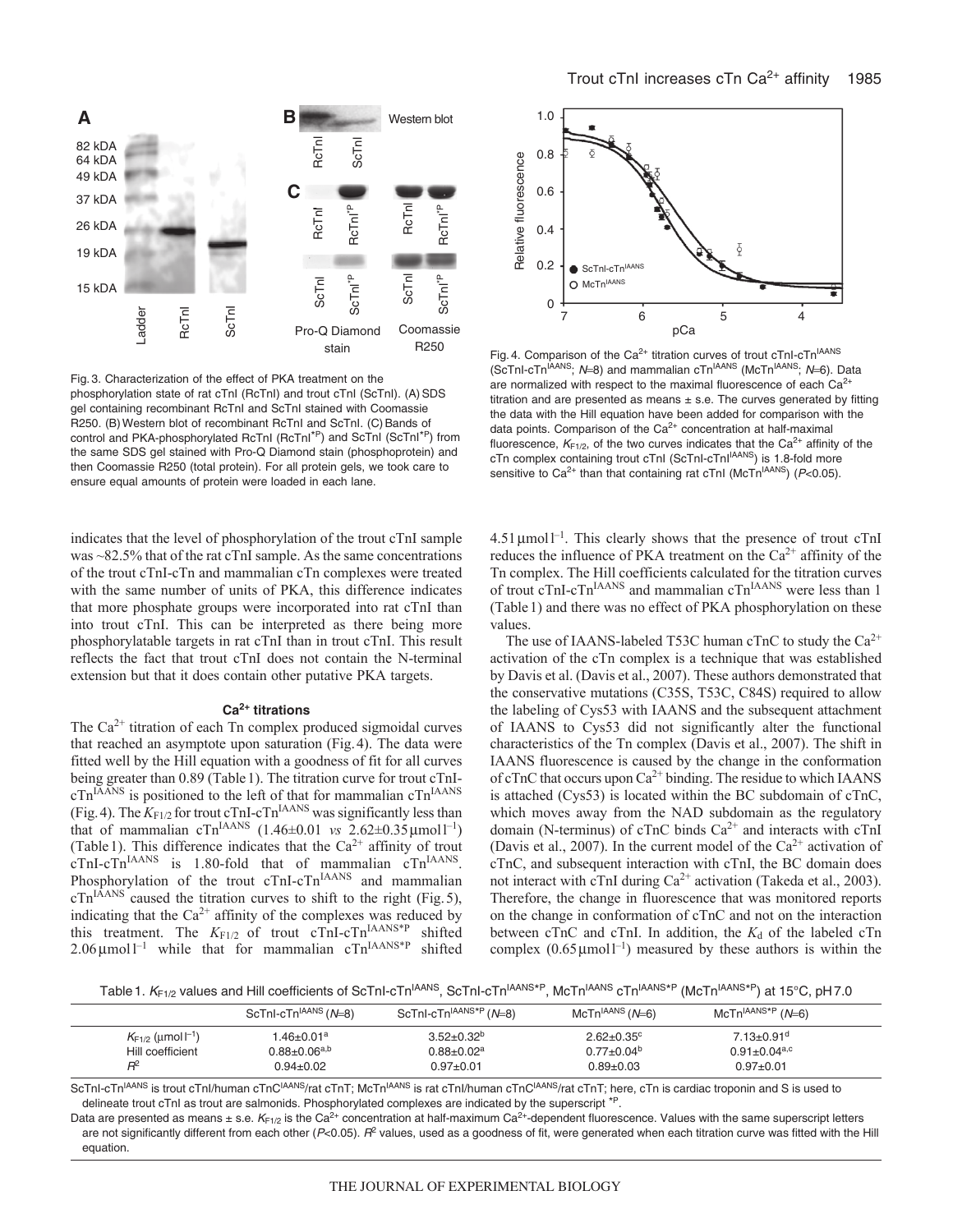

Fig. 5. Comparison of the effect of phosphorylation by PKA on the  $Ca^{2+}$ titration curves of trout cTnI-cTn<sup>IAANS</sup> (ScTnI-cTn<sup>IAANS</sup>) and mammalian cTn<sup>IAANS</sup> (McTn<sup>IAANS</sup>). Data are normalized with respect to the maximal fluorescence of each Ca<sup>2+</sup> titration and are presented as means  $\pm$  s.e. The curves generated by fitting the data with the Hill equation have been added for comparison with the data points. (A)Titration of the fluorescence of ScTnI-cTn<sup>IAANS</sup> (N=8) and PKA-phosphorylated ScTnI-cTn<sup>IAANS\*P</sup> (N=8). (B) Titration of fluorescence of McTn<sup>IAANS</sup> ( $N=6$ ) and PKA-phosphorylated McTn<sup>IAANS\*P</sup> (N=6). In both A and B the phosphorylation of the cTn complex caused  $K_{F1/2}$  to increase (P<0.05). This indicates that the Ca<sup>2+</sup> affinity of the complex has decreased.

range of intracellular  $Ca^{2+}$  concentrations during muscle activation and the rate of  $Ca^{2+}$  disassociation from the labeled complex ( $k_{\text{off}}$ ) is almost identical to that of the native complex (36.0±0.8 *vs*  $36.5\pm0.4$ s<sup>-1</sup>) measured using a fluorescent chelator (Quinn 2) (Davis et al., 2007). As a result, this method is an effective technique to monitor the  $Ca^{2+}$  activation of the cTn complex.

## **DISCUSSION**

In this study we have demonstrated that the TnI expressed in the trout heart lacks the N-terminal extension present in cTnI from all other vertebrate groups. By replacing rat cTnI in a mammalian cTn complex with trout cTnI we have demonstrated that this protein increases the  $Ca^{2+}$  affinity of the complex and also reduces the influence of PKA phosphorylation on the  $Ca^{2+}$  affinity of the cTn complex. These results are significant as they provide insight into the role that trout cTnI plays in regulating thin filament function in a lower vertebrate and how this protein has changed during the evolution of the heart and its function in vertebrate species.

**The influence of trout cTnI on the Ca2+ affinity of cTn** In the current study, the  $K_{F1/2}$  (equivalent to  $K_d$ ) of mammalian  $cTn^{IAANS}$  was 2.62 $\pm$ 0.35 µmoll<sup>-1</sup>. This value is within the range of intracellular  $Ca^{2+}$  concentrations during muscle activation. The difference between this value and that from the Davis et al. study (Davis et al., 2007) (0.65  $\mu$ moll<sup>-1</sup>), where the same techniques were used, likely reflects the fact that the studies were completed in different laboratories using buffers made from different stock solutions. The shift in the  $K_{F1/2}$  of the complex that occurred when rat cTnI was replaced with trout cTnI indicates that this protein increases the  $Ca^{2+}$  affinity of the cTn complex. A similar shift in  $K_{\text{F1/2}}$  was found to occur when human cTnI was replaced in a cTn complex with mammalian ssTnI (Davis et al., 2007), which is consistent with previous experiments demonstrating that ssTnI increases the  $Ca^{2+}$  sensitivity of force generation in mammalian cardiac tissue (Fentzke et al., 1999; Metzger et al., 2003; Westfall and Metzger, 2007). The results of the current study therefore suggest that trout cTnI does play a role in the comparatively high  $Ca^{2+}$  sensitivity of the trout heart. The similar shift in  $K_{F1/2}$  caused by the replacement of rat cTnI with either trout cTnI (present study) or rat ssTnI (Fentzke et al., 1999; Metzger et al., 2003; Westfall and Metzger, 2007) is also evidence that these two proteins are more similar to each other than trout cTnI is to rat cTnI. This result is interesting as both rat ssTnI and trout cTnI lack the N-terminal extension, present in rat cTnI, that interacts with the N-terminal domain of  $cTnC$  in a  $Ca^{2+}$ -dependent manner.

To more completely characterize the influence of trout cTnI on the  $Ca^{2+}$  affinity of the Tn complex, further work needs to be completed with this protein complexed with trout cTnC and trout cTnT. Previous work has illustrated that each of the troponin components influences the  $Ca^{2+}$  binding characteristics of the Tn complex (Abbott et al., 2001; Davis et al., 2007; Liang et al., 2008; McAuliffe et al., 1990; McCall et al., 2006; Robertson et al., 1982). It may be, therefore, that all trout components need to be working together for the full effect of the functional characteristics of the proteins to be realized. In addition, the reconstituted troponin may differ in unpredictable ways from a native trout or rat complex because of potential differences in interactions between heterologous subunits.

Following a phylogenetic study of all known TnI isoforms, we have recently proposed that the three muscle-specific isoforms of TnI (cardiac, ss and fs) were produced *via* two genome duplications that occurred in an ancestor of all extant vertebrate groups (Shaffer and Gillis, 2010). Our analysis indicated that a fsTnI 'like' paralog is the ancestral form of the protein, which was then replicated to produce two isoforms *via* genome duplication. One of these evolved to become cTnI. The gene for cTnI was subsequently replicated and one of these evolved to become ssTnI. A similar scheme for the evolution of other contractile proteins has also been suggested by Oota and Saitou (Ota and Saitou, 1999). We have also suggested that the similarity between cTnI from fish species and ssTnI indicates that there has been little change in the sequence of fish cTnI since this group diverged from the vertebrate lineage (Shaffer and Gillis, 2010). The results of the current study demonstrating that trout cTnI increases the  $Ca^{2+}$  affinity of the cTn complex, as does ssTnI, support this hypothesis.

## **The influence of PKA phosphorylation on Ca2+ affinity**

The result that PKA treatment causes a reduction in the  $Ca^{2+}$  affinity of mammalian cTnIAANS is supported by previous studies characterizing cTn function in solution (Chandra et al., 1997; Robertson et al., 1982). In a study by Robertson and colleagues (Robertson et al., 1982) where native cTnC was labeled with IAANS, the pCa<sub>50</sub> (equivalent to the  $-\log$  of  $K_{F1/2}$ ) of the cTn complex decreased from 6.71 to 6.51. This is equal to a  $1.14 \mu$  moll<sup>-1</sup> increase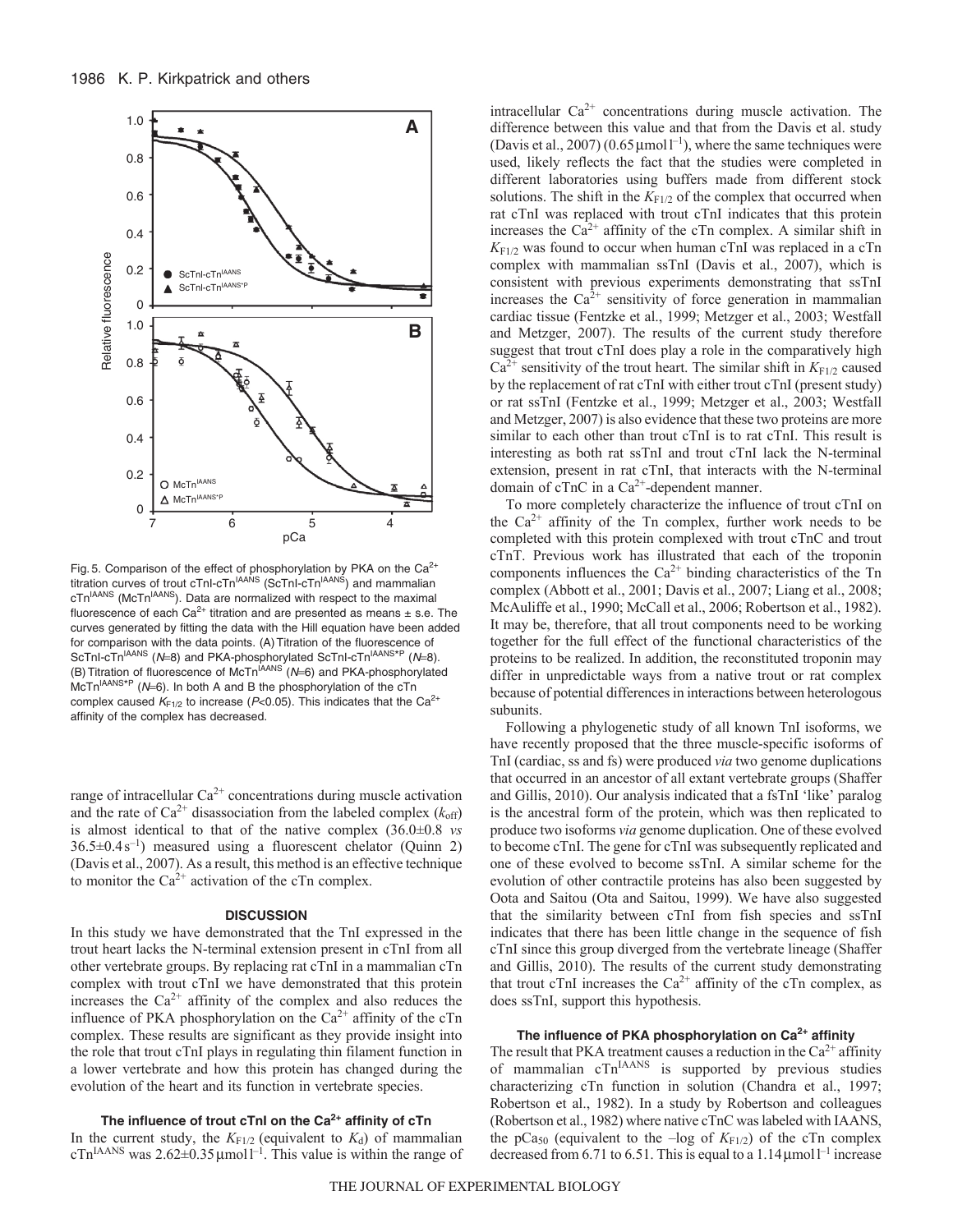in the amount of  $Ca^{2+}$  required to half-saturate the protein complex upon PKA phosphorylation. In the current study, this increase in  $K_{F1/2}$  was equal to 4.51 µmol<sup>1-1</sup>. The difference between the two studies is likely due to differences in the position of the IAANS probe within the cTn complex. In the Robertson et al. study (Robertson et al., 1982), native bovine cTnC was used, so IAANS would have been bound to Cys35 and Cys84. In the current study, IAANS was attached to residue 53, which, because of its location within the molecule, does not interact with other regions of cTnC or with cTnI/cTnT during  $Ca^{2+}$  activation (Davis et al., 2007). The decrease in the  $Ca^{2+}$  affinity of the mammalian cTn complex with PKA treatment is consistent with the decrease in  $Ca^{2+}$  sensitivity of force generation that occurs when mammalian cardiac tissue is treated with PKA (Fentzke et al., 1999; Matsuba et al., 2009). This change in cTn function is thought to be responsible for the increased rate of muscle relaxation that occurs following  $\beta$ -adrenergic stimulation in the heart (Kentish et al., 2001; Li et al., 2004; Rarick et al., 1999; Solaro and Rarick, 1998).

The treatment of trout cTnI-cTn with PKA results in the phosphorylation of trout cTnI and causes a decrease in the  $Ca^{2+}$ affinity of the cTn complex. Because of the experimental design it was not possible to determine whether this shift in *K*F1/2  $(2.06 \,\mu\text{mol}^{-1})$  was significantly different from that caused by similar treatment of mammalian cTn  $(4.51 \mu \text{mol})^{-1}$ ). As trout cTnI lacks the PKA targets at positions 23 and 24, this indicates that another residue or residues was/were targeted for phosphorylation and this caused the change in  $Ca^{2+}$  affinity. The most likely candidates are the serines at residues 14 and 16 of trout cTnI (Fig.2). These residues correspond to Ser43 and Ser45 in mammalian cTnI isoforms, which are targets for phosphorylation by PKC (Fig.2). Analysis of trout cTnI protein sequence using NetPhos (Blom et al., 1999) gives each of these residues a high score (>98%), indicating that these are putative phosphorylation sites. In mouse cardiac preparations the phosphorylation, or pseudophosphorylation, of these sites causes a decrease in the  $Ca^{2+}$ sensitivity of force generation, a decrease in maximum tension and a reduction in thin filament sliding speed (Burkart et al., 2003; Noland et al., 1995). These effects at the cellular level are due to the cTn complex losing its ability to be activated by  $Ca<sup>2+</sup>$ . The fact that the  $Ca^{2+}$  affinity of the trout cTnI-cTn shifted by a smaller value following PKA treatment suggests that the function of the complex is affected to a lesser degree than that containing rat cTnI.

In the accompanying study (Gillis and Klaiman, 2011), we demonstrated that the treatment of skinned trout cardiac trabeculae with PKA reduces force generation and the rate of cross-bridge cycling at maximum  $Ca^{2+}$  activation. There was no influence, however, on the  $Ca^{2+}$  sensitivity of force generation. When the trabeculae were analyzed using Pro-Q diamond stain it was found that the only protein to increase in phosphate content was myosin regulatory light chain. There was no change in the level of cTnI phosphorylation. The accompanying study demonstrates that trout cardiac tissue does not respond to PKA treatment in the same way as mammalian tissue and this is likely because trout cTnI is not phosphorylated by PKA when functioning within the trout contractile element. Our result in the current study demonstrating that trout cTnI is phosphorylated by PKA is likely due to the protein being more accessible to PKA when it is functioning in solution than when it is functioning within an intact contractile element.

## **Conclusions and perspectives**

The results of this study demonstrate that trout cTnI can increase the  $Ca^{2+}$  affinity of a mammalian cTn complex and that it also reduces the influence of PKA phosphorylation on cTn function. These results provide evidence that cTnI from fish can be viewed as ancestral or primitive forms of the paralogous protein in mammalian cardiac tissue. This hypothesis is supported by previous phylogenetic studies of vertebrate TnI (Shaffer and Gillis, 2010). The sensitizing effect of trout cTnI on the mammalian cTn complex suggests that this protein is involved in the comparatively high  $Ca^{2+}$ sensitivity of the trout heart and therefore helps enable cardiac function at low temperatures. The limited response to PKA phosphorylation of the cTn complex containing trout cTnI is due to the lack of the N-terminal extension in the protein. The N-terminal extension present in cTnI from all other vertebrate groups allows for greater regulation of cTn function and it evolved after fish diverged from the vertebrate lineage (Shaffer and Gillis, 2010). The lack of this protein domain in cTnI therefore limits the ability of the animal to regulate cardiac contractility.

## **ACKNOWLEDGEMENTS**

This work was supported by an NSERC undergraduate research award to A.S.R., and an Ontario Graduate Scholarship to J.M.K. T.E.G.'s lab is supported by an NSERC Discovery grant and by equipment grants from NSERC and the Canadian Foundation for Innovation.

#### **REFERENCES**

- **Abbott, M. B., Dong, W. J., Dvoretsky, A., DaGue, B., Caprioli, R. M., Cheung, H. C. and Rosevear, P. R.** (2001). Modulation of cardiac troponin C-cardiac troponin I regulatory interactions by the amino-terminus of cardiac troponin I. Biochemistry **40**, 5992-6001.
- **Bers, D. M., Patton, C. W. and Nuccitelli, R.** (1994). A practical guide to the preparation of Ca<sup>2+</sup> buffers. Methods Cell Biol. 40, 3-29.
- **Black, E. C.** (1950). Upper lethal temperatures of some British Columbian freshwater fishes. Fish. Res. Board Can. **J10**, 196-210.
- **Blom, N., Gammeltoft, S. and Brunak, S.** (1999). Sequence- and structure-based prediction of eukaryotic protein phosphorylation sites. J. Mol. Biol. **294**, 1351-1362.
- **Burkart, E. M., Sumandea, M. P., Kobayashi, T., Nili, M., Martin, A. F., Homsher, E. and Solaro, R. J.** (2003). Phosphorylation or glutamic acid substitution at protein kinase C sites on cardiac troponin I differentially depress myofilament tension and shortening velocity. J. Biol. Chem. **278**, 11265-11272.
- **Chandra, M., Dong, W. J., Pan, B. S., Cheung, H. C. and Solaro, R. J.** (1997). Effects of protein kinase A phosphorylation on signaling between cardiac troponin I and the N-terminal domain of cardiac troponin C. Biochemistry **36**, 13305-13311.
- **Chandra, M., Tschirgi, M. L., Rajapakse, I. and Campbell, K. B.** (2006). Troponin T modulates sarcomere length-dependent recruitment of cross-bridges in cardiac muscle. Biophys. J. **90**, 2867-2876.
- **Churcott, C. S., Moyes, C. D., Bressler, B. H., Baldwin, K. M. and Tibbits, G. F.** (1994). Temperature and pH effects on  $Ca^{2+}$  sensitivity of cardiac myofibrils: a comparison of trout with mammals. Am. J. Physiol. **267**, R62-R70.
- **Cuello, F., Bardswell, S. C., Haworth, R. S., Yin, X., Lutz, S., Wieland, T., Mayr, M., Kentish, J. C. and Avkiran, M.** (2007). Protein kinase D selectively targets cardiac troponin I and regulates myofilament  $Ca^{2+}$  sensitivity in ventricular myocytes. Circ. Res. **100**, 864-873.
- **Davis, J. P., Norman, C., Kobayashi, T., Solaro, R. J., Swartz, D. R. and Tikunova, S. B.** (2007). Effects of thin and thick filament proteins on calcium binding and exchange with cardiac troponin C. Biophys. J. **92**, 3195-3206.
- **Elias, C. L., Xue, X. H., Marshall, C. R., Omelchenko, A., Hryshko, L. V. and Tibbits, G. F.** (2001). Temperature dependence of cloned mammalian and salmonid cardiac Na(+)/Ca(2+) exchanger isoforms. Am. J. Physiol. Cell Physiol. **281**, C993- C1000.
- **Fentzke, R. C., Buck, S. H., Patel, J. R., Lin, H., Wolska, B. M., Stojanovic, M. O., Martin, A. F., Solaro, R. J., Moss, R. L. and Leiden, J. M.** (1999). Impaired cardiomyocyte relaxation and diastolic function in transgenic mice expressing slow skeletal troponin I in the heart. J. Physiol. **517**, 143-157.
- Gillis, T. E. and Klaiman, J. M. (2011). The influence of PKA treatment on the Ca<sup>2+</sup> activation of force generation by trout cardiac muscle. J. Exp. Biol. **214**, 1989-1996.
- **Gillis, T. E. and Tibbits, G. F.** (2002). Beating the cold: the functional evolution of troponin C in teleost fish. Comp. Biochem. Physiol. **132A**, 763-772.
- **Gillis, T. E., Marshall, C. R., Xue, X. H., Borgford, T. J. and Tibbits, G. F.** (2000). Ca<sup>2+</sup> binding to cardiac troponin C: effects of temperature and pH on mammalian and salmonid isoforms. Am. J. Physiol. **279**, R1707-R1715.
- **Gillis, T. E., Liang, B., Chung, F. and Tibbits, G. F.** (2005). Increasing mammalian cardiomyocyte contractility with residues identified in trout troponin C. Physiol. Genomics **22**, 1-7.
- **Gillis, T. E., Martyn, D. A., Rivera, A. J. and Regnier, M.** (2007). Investigation of thin filament near-neighbour regulatory unit interactions during force development in skinned cardiac and skeletal muscle. J. Physiol. **580**, 561-576.
- **Gordon, A. M., Homsher, E. and Regnier, M.** (2000). Regulation of contraction in striated muscle. Physiol. Rev. **80**, 853-924.
- **Guo, X., Wattanapermpool, J., Palmiter, K. A., Murphy, A. M. and Solaro, R. J.** (1994). Mutagenesis of cardiac troponin I. Role of the unique  $NH<sub>2</sub>$ -terminal peptide in myofilament activation. J. Biol. Chem. **269**, 15210-15216.